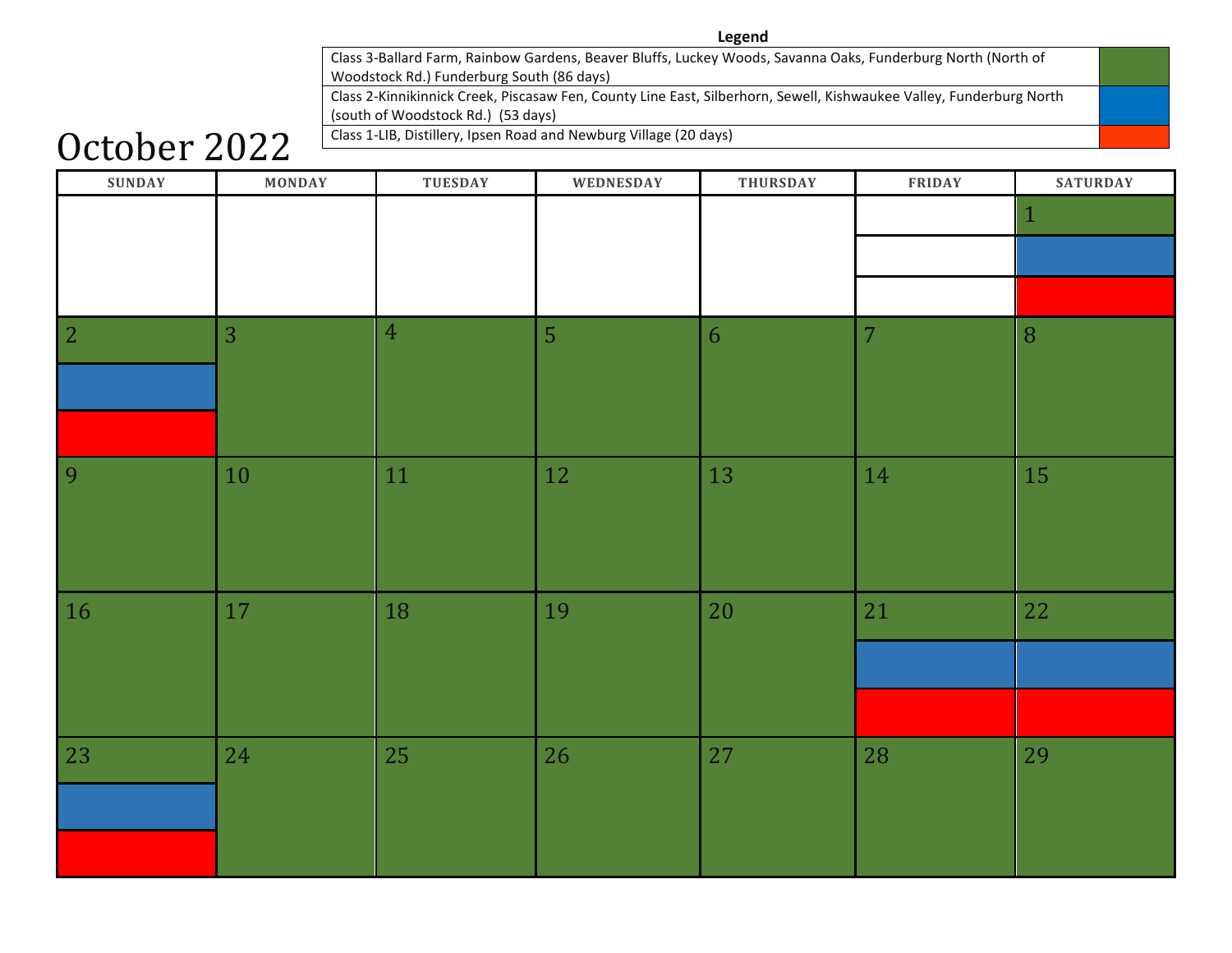Class 3-Ballard Farm, Rainbow Gardens, Beaver Bluffs, Luckey Woods, Savanna Oaks, Funderburg North (North of Woodstock Rd.) Funderburg South (86 days) Class 2-Kinnikinnick Creek, Piscasaw Fen, County Line East, Silberhorn, Sewell, Kishwaukee Valley, Funderburg North (south of Woodstock Rd.) (53 days) Class 1-LIB, Distillery, Ipsen Road and Newburg Village (20 days)

| <b>SUNDAY</b>                | <b>MONDAY</b>                | <b>TUESDAY</b>                                                   | WEDNESDAY      | <b>THURSDAY</b> | <b>FRIDAY</b>           | <b>SATURDAY</b> |
|------------------------------|------------------------------|------------------------------------------------------------------|----------------|-----------------|-------------------------|-----------------|
| 30                           | 31                           | $\mathbf{1}$                                                     | $\overline{2}$ | 3               | $\overline{4}$          | 5               |
|                              |                              |                                                                  |                |                 |                         |                 |
|                              |                              |                                                                  |                |                 |                         |                 |
|                              |                              |                                                                  |                |                 |                         |                 |
| 6                            | $\overline{7}$               | 8                                                                | 9              | 10              | 11                      | 12              |
|                              |                              |                                                                  |                |                 |                         |                 |
|                              |                              |                                                                  |                |                 |                         |                 |
| 13                           | 14                           | 15                                                               | 16             | 17              | <b>18</b>               | 19              |
|                              | Firearm Stands May Be Placed |                                                                  |                |                 | <b>1st Firearm Hunt</b> |                 |
|                              |                              | <b>Seasonal</b><br><b>Closures</b><br>of Certain<br><b>Sites</b> |                |                 |                         |                 |
| 20                           | 21                           | 22                                                               | 23             | 24              | 25                      | 26              |
| 1 <sup>st</sup> Firearm Hunt |                              |                                                                  |                |                 |                         |                 |
|                              |                              |                                                                  |                |                 |                         |                 |
| 27                           | 28                           | 29                                                               | 30             |                 |                         |                 |
| Firearm Stands May Be Placed |                              |                                                                  |                |                 |                         |                 |
|                              |                              |                                                                  |                |                 |                         |                 |

November 2022

#### **Legend**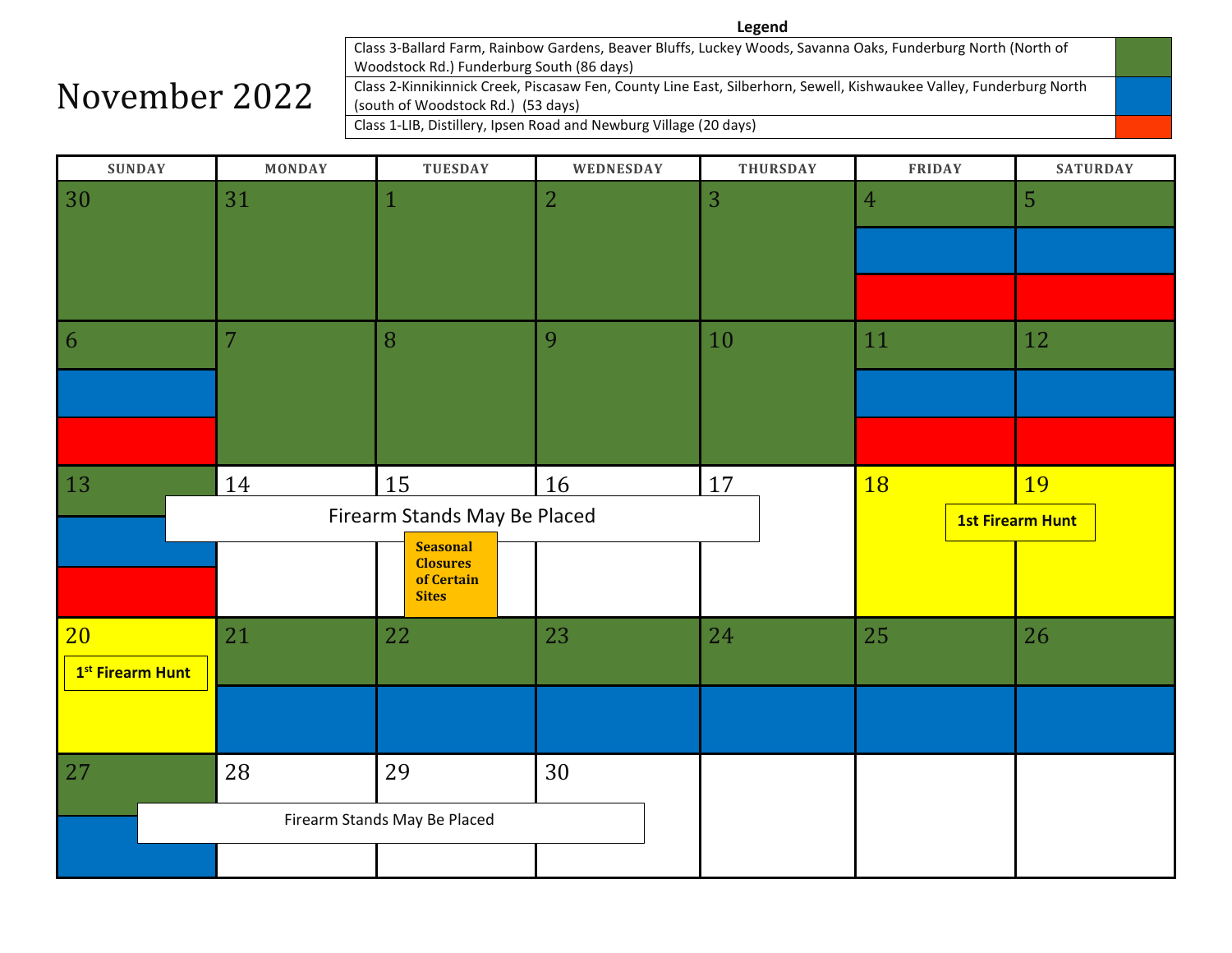### December 2022

Class 3-Ballard Farm, Rainbow Gardens, Beaver Bluffs, Luckey Woods, Savanna Oaks, Funderburg North (North of Woodstock Rd.) Funderburg South (86 days) Class 2-Kinnikinnick Creek, Piscasaw Fen, County Line East, Silberhorn, Sewell, Kishwaukee Valley, Funderburg North (south of Woodstock Rd.) (53 days) Class 1-LIB, Distillery, Ipsen Road and Newburg Village (20 days)

|                          | SUNDAY                       | MONDAY         | TUESDAY | WEDNESDAY                      | THURSDAY     | FRIDAY         | SATURDAY       |
|--------------------------|------------------------------|----------------|---------|--------------------------------|--------------|----------------|----------------|
| 27                       |                              | 28             | 29      | 30                             | $\mathbf{1}$ | $\overline{2}$ | $\overline{3}$ |
|                          | Firearm Stands May Be Placed |                |         | 2 <sup>nd</sup> Firearm Season |              |                |                |
|                          |                              |                |         |                                |              |                |                |
| $\overline{4}$<br>Season | 2 <sup>nd</sup> Firearm      | $\overline{5}$ | 6       | 7                              | 8            | 9              | 10             |
|                          |                              |                |         |                                |              |                |                |
|                          |                              |                |         |                                |              |                |                |
| $\vert$ 11               |                              | 12             | 13      | 14                             | 15           | 16             | 17             |
|                          |                              |                |         |                                |              |                |                |
| 18                       |                              | 19             | 20      | 21                             | 22           | 23             | 24             |
|                          |                              |                |         |                                |              |                |                |
| 25                       |                              | 26             | 27      | 28                             | 29           | 30             | 31             |
|                          | Firearm Stands May Be Placed |                |         | <b>CWD Firearm Season</b>      |              |                |                |
|                          |                              |                |         |                                |              |                |                |

**Legend**